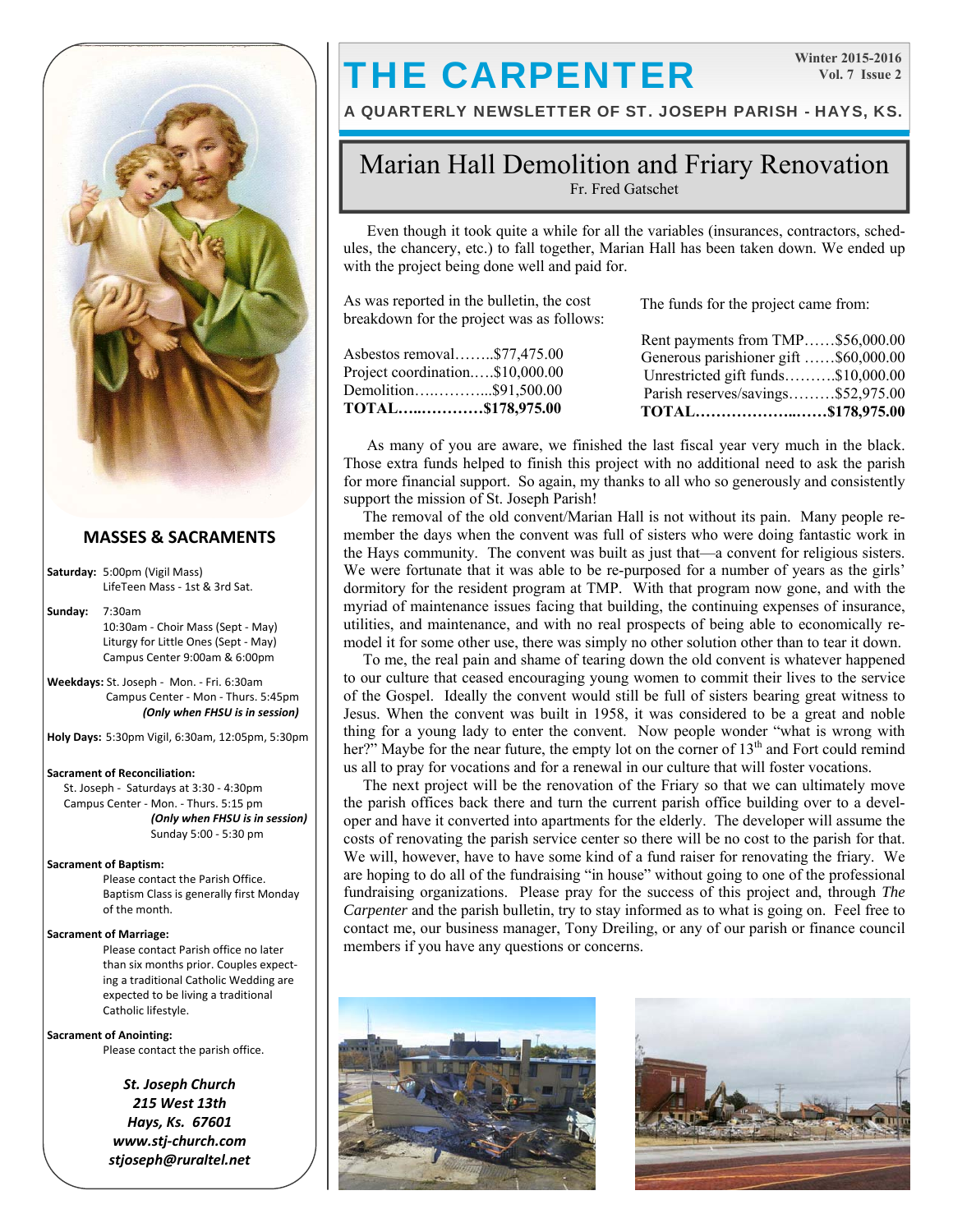### **St. Joseph's Winter 2015-2016 Newsletter**

#### *BAPTISMS*

Naylee Katherine Begler Kenzee Lila Begler *Daughters of Aaron and Shannon Begler* Myah Mae Dreiling *Daughter Luke & Lacey Dreiling* Griffin Lee McNeil *Son of Dillon & Alison McNeil* Evangeline Joan Schmeidler *Daughter of Jerome & Angela Schmeidler*  Pierce Douglas Schoenberger *Son of Jason Schoenberger & Shannon Begler* Magdalyn Rae Taylor *Daughter of Anthony & Breanne Taylor*  Wesley Paul Yarmer *Son of Drew & Whitney Yarmer*

#### *IN MEMORIAM*

Clarence Bieker Christine M. Billinger Carolyn M. Bird Clara Kramer Thomas "Tom" Runge Wilfred "Will" Sander Donald W. Schmidt Marjorie Stegman

#### *WELCOME NEW PARISHIONERS*

Carol Bedore Howard Jeffcoat Jeff Keberlein Jeffrey & Katherine Leiker Shaun & Nicole Linenberger Blake & Rachel Ruder Elsie Schmeidler Elden & Pauline Westhusing

**On behalf of Fr. Fred, Fr. Charles and the parish staff We wish you a Merry Christmas and a Happy New Year** 

> **Wir wuenschen euch ein**  (We wish you a) **glueckliches Neues Jahr**, (Happy New Year) **ein langes Leben**, (a long life) **Gesundheit,**  (good health) **Friede und Einigkeit,**  (peace and goodwill) **und nach dem Tod,**  (and after death) **die ewige Glueckseligkeit**. (eternal happiness)

# **ADVENT**

Fr Fred Gatschet

 Advent may be the most misunderstood and least appreciated of our liturgical seasons. Advent is not a kind of "miniature Lent before Christmas." While Lent is a time of penance and conversion, Advent is a time of joyful anticipation.

 How might we best prepare? St. John the Baptist, echoing the words of the Prophet Isaiah, tells us to "Make straight a highway for our God." For this reason, we always offer extra confessions during Advent. Check the bulletin for these times.

 But how else, in the hustle and mayhem of the holiday season can we enter joyfully into this period of preparation? We might start by thinking about past good times that we have enjoyed. When I reflect on my teaching years at TMP, and what a blessing it was to be invited to be a part of all those young peoples' lives, I find myself regretting that I did not spend a few moments in class, as the kids were working on their assignments, to just sit back and savor being with them; watching them grow and develop or taking more time to laugh at their youthful antics. Or when I think of the days of summer and spending time at the lake, I now wish I would have spent more time relishing the sun, the cool water, the sunsets, and the good times with family and friends.

 I think Advent bids us to do just this. Advent is the invitation for us to relish and savor the moment. In these short days of winter, why not make a cup of hot coffee, cocoa, or tea, get into a comfortable chair, and reflect. Reflect on the blessings of family, whether your family



is young or your children have all grown and moved away, don't regret but reflect on how God guides us in our daily family life.

 Since Christmas comes and goes so fast, why not take the time now, during Advent, to gaze in silence at the Manger. What did the Nativity Scene mean to me when I first helped Mom set it up as a 5 year old? What does it mean now?

 It does no good to complain about the hyper-commercialization of Christmas. That is not going to change and none of us has any control over it. But we do have control over our own experiences. Advent beckons us to take some time and enter into the mystery of waiting for our Savior. We wait with our Blessed Mother. We wait with a world that is tired of empty promises. And we wait with our own experiences. Christmas will be here soon. Let's take advantage of Advent while we can.



#### **ST. JOSEPH CHOIR MIDNIGHT MASS CHOIR PRELUDE**

**UPCOMING EVENTS AT ST. JOSEPH CHURCH** 

**Join us at 11:30 p.m. on Christmas Eve**  as the St. Joseph Choir fills the church will various Advent and Christmas Carols, all leading up to the Solemnity of Midnight Mass. Please join us.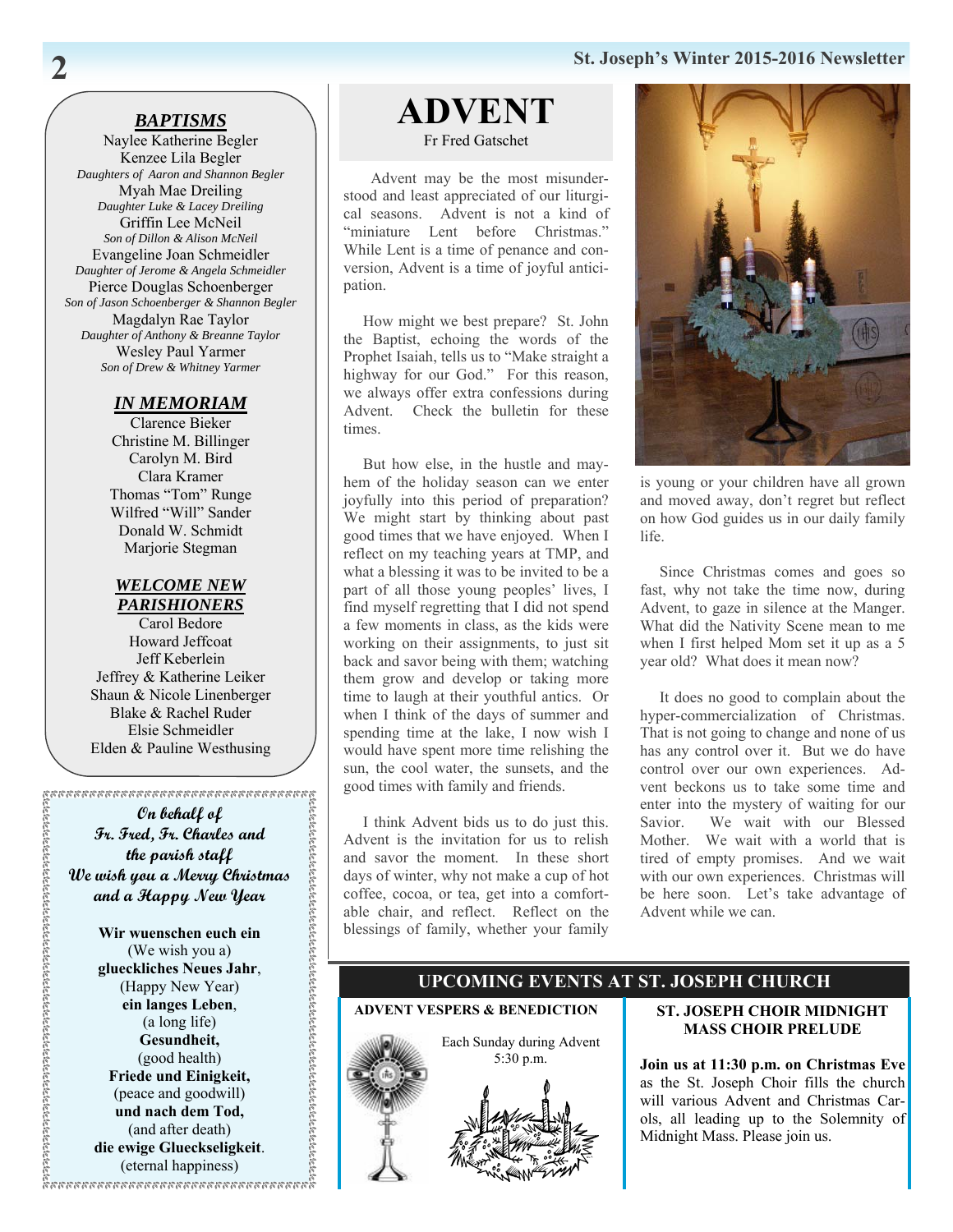### **Extraordinary Jubilee Year of Mercy**

Fr. Charles Awotwi

 At the Holy Door in St. Peter's basilica, right before the First Vespers of the Vigil of Divine Mercy Sunday, on April 11, the Holy Father, Pope Francis announced an historic event, an Extraordinary Year of Mercy. The Extraordinary Year of Mercy runs from December 8, 2015, the solemnity of the Immaculate Conception, to Nov. 20, 2016, the solemnity of Christ the King.

 The papal bull, *Misericordiae Vultus*  (*The Face of Mercy*) gave clear specification of the Holy Year. The opening words of the bull, "Jesus Christ is

the face of the Father's mercy," revealed the motto chosen for the Jubilee Year, "Merciful like the Father," coming from Luke 6:36, "Be merciful as your Father is merciful." Pope Francis, for whom mercy has become the signature of his pontificate, sees mercy as the appropriate response to the ills of the contemporary culture. The theme of mercy is not without precedence in our catholic tradition. John Paul II taught that, "the limit imposed upon evil, of which man is both perpetrator and victim, is ultimately Divine Mercy."

 With that, the pope calls on all Christian to undertake a critical self-reflection, shining the light of faith in the Father of Jesus Christ on every strata of our life during this Extraordinary Jubilee Year of Mercy, that we may come to see ourselves "warts and all," as the Father sees us, and then see beyond that the Father's superabundant mercy. That is the posture that gives the Jubilee Year its great significance. The Extraordinary Year of Mercy is a time of special grace from God, and to attain indulgences.

 Pope Francis made it clear in his letter to the president of the Pontifical Council, that "This Jubilee Year of Mercy excludes no one," and he took time to specify the different ways in which the diverse population that constituted the church, can in their particular context participate in and

benefit from the celebration of the Holy Year in order to ensure "for all believers a true moment of encounter with the mercy of God." The manner of participation is varied to commensurate with the varied circumstances church.

 Now, what is a Jubilee Year? Christian Jubilee dates back to Old Testament times. In Leviticus the law of Moses prescribed a special year, *Yobel* (Hebrew for *Jubilee* cf. 25:10 -14), the celebration of which includes the restitution of land to the original owners, the remission of debts, the liberation of slaves, and rest for the land, which was left to fallow. In his manifesto, Jesus presents himself as the One who brings the old Jubilee to fulfillment, as he declares that he has come to "preach the year of the Lord's favor" (Lk 4:18- 19).

 The tradition of Christian Jubilee began with Pope Boniface VIII, who on February 20, 1300 published the bull *Antiquorum habet fida relation*. He declared that he granted

afresh and renews certain "great remissions and indulgences for sins." Since then the Church has celebrated 26 ordinary and three extraordinary Jubilee Years. Once again, the Holy Year is a grace-filled moment, an opportunity for reconciliation between adversaries and conversion. In this endeavor, the sacraments become efficacious medium. It is a time of solidarity, hope, justice and a renewed commitment to our faith with joy, to live peace with rest of the human family. A Jubilee Year is a time to focus on Christ who brings life and grace to humanity.

 In the words of Pope Francis, "it is a favorable time to heal wounds" a time to realize the closeness of God, a time to "offer everyone the way of forgiveness and reconciliation." As the focal point is the attainment of indulgence, which connected to the Jubilee Year, has to do with full and entire remission of all sins. The buzzword is "remission" *a culpa et a poena* i.e. of guilt and of punishment. Guilt is remitted in the Catholic Church only in virtue of sacramental confession and sorrow of the penitent. Indulgence on the other hand, has to do with the remission of penalty. That is why the sacrament of reconciliation is so critical.

 The celebration of the Extraordinary Year of Mercy calls for array of concrete practices. The Pope called on all to steep themselves in the

Word of God through reading and meditating of Sacred Scriptures, in order to be capable of mercy. The Holy Father notes the special place the practice of pilgrimage occupies in this Holy Year. Traditionally, pilgrimages have been to Rome and engage in practices such passing through the Holy Doors of the Major Basilicas of Rome that are typically opened during such Jubilees. During this year, Holy Doors will be opened in the cathedrals, co-cathedrals, and particular local churches throughout the world. Pilgrimages to shrines under the patronage of Jesus, the Divine Mercy Incarnate are to be means of gaining indulgence. For pope Francis further, it is a 'burning desire that, during this Jubilee, the Christian people may reflect on the corporal and spiritual works of mercy and perform them readily."

 Watch out more on the celebration of the Extraordinary Year of Mercy. There will bulletin inserts and other material to help us take full advantage of the opportune time experience the mercy of the Father.



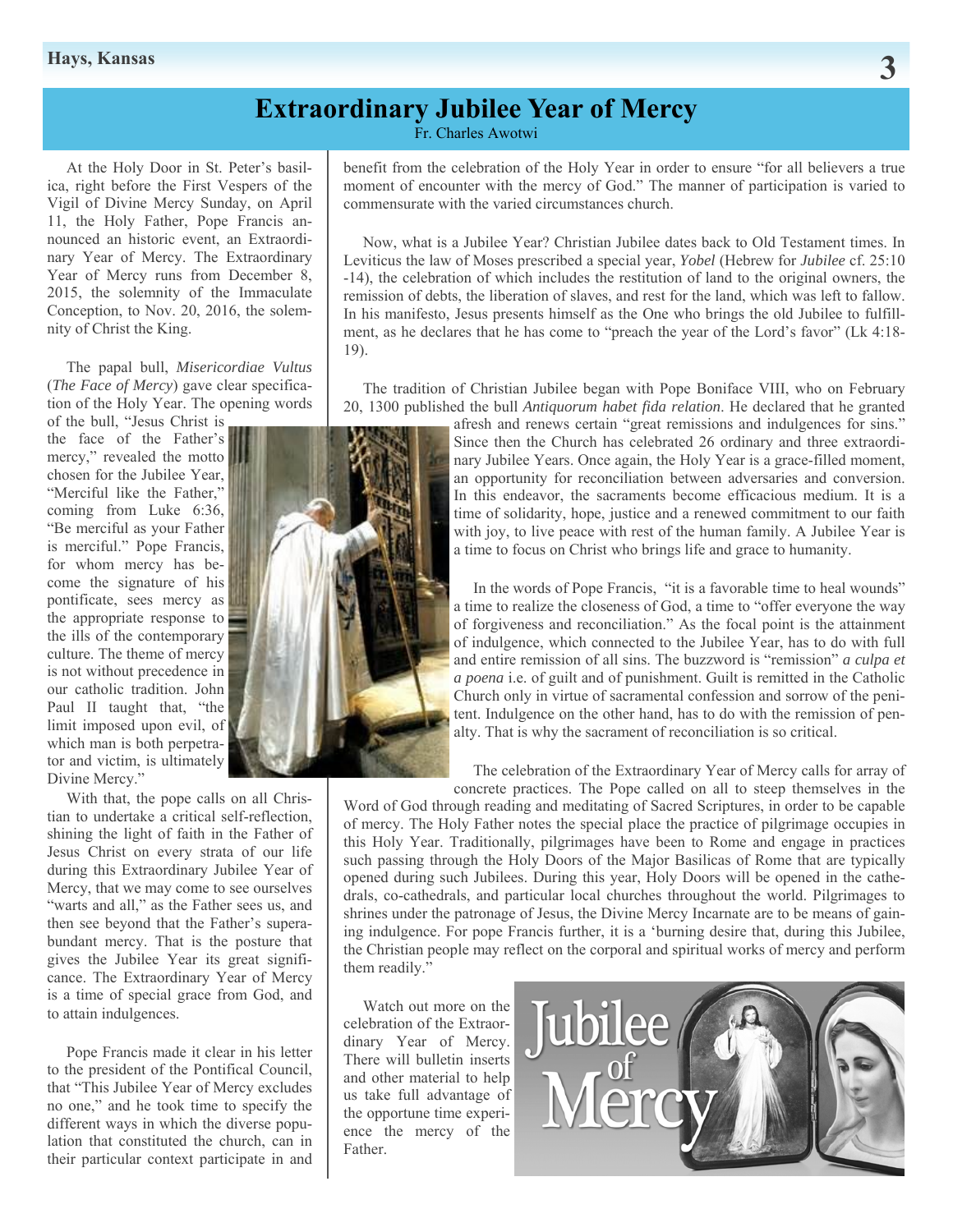## **2015 - Advent/Christmas Schedule - 2016**

Our Lady Help of Christians - Antonino St. Joseph - Hays St. Francis of Assisi - Munjor St. Catherine - Catharine St. Nicholas of Myra - Hays

St. Anthony - Schoenchen Immaculate Heart of Mary - Hays Comeau Catholic Campus Center

#### **December 6, 2015 - Second Sunday of Advent**

St. Joseph - Advent Vesper/Benediction Services - 5:30pm

#### **December 7, 2015 - Monday, Vigil-Immaculate Conception**

Antonino - 7:00pm IHM - 5:30pm Munjor - 5:30pm St. Joseph - 5:30pm St. Nicholas - 7:00pm

#### **December 8, 2015 - Tuesday, Immaculate Conception**

Catharine - 7:00pm Catholic Campus Center - 4:45pm *(No Vigil Mass offered)* Catholic Campus Center - 9:00pm National Night of Prayer IHM - 8:00am & 12:15pm

St. Joseph - 6:30am, 12:05pm, 5:30pm St. Nicholas - 7:00pm

#### **December 9, 2015 - Wednesday**

Munjor - 7:00pm Communal Penance Service

#### **December 12, 2015 - Saturday, Our Lady of Guadalupe**

IHM - Danza - 11:00pm Friday Night, Mananitas - 12:00am followed by breakfast in Activity Center. Mass - 7:00pm followed by fiesta in the Activity Center.

#### **December 13, 2015 - Third Sunday of Advent**

IHM - Communal Penance Service, 3:00pm IHM - Evening Prayer, 9:00pm St. Joseph - Advent Vesper/Benediction Services - 5:30pm

#### **December 14, 2015 - Monday**

IHM - Evening Prayer, 9:0 pm

#### **December 15, 2015 - Tuesday**

IHM - Evening Prayer, 9:00pm St. Nicholas of Myra - 7:00pm Communal Penance Service

#### **December 16, 2015 - Wednesday**

IHM - Faith Formation Advent Prayer Svc. 7:00pm in church IHM - Evening Prayer, 9:00pm IHM - Posadas 7:00pm in the Activity Center

#### **December 17, 2015 - Thursday**

IHM - Evening Prayer, 9:00pm IHM - Posadas at 7:00pm in the Activity Center

**December 18, 2015 - Friday**

IHM - Posadas at 7:00pm in the Activity Center

**December 19, 2015 - Saturday** IHM - Posadas at 7:00pm in the Activity Center

#### **December 20, 2015 - Fourth Sunday of Advent**

IHM - Posadas at 7:00pm in the Activity Center St. Joseph - Advent Vesper/Benediction Services - 5:30pm

#### **December 21, 2015 - Monday**

IHM - Posadas at 7:00pm in the Activity Center St. Joseph - 7:00pm Communal Penance Service

#### **December 22, 2015 - Tuesday**

IHM - Posadas at 7:00pm in the Activity Center St. Joseph - Confessions at noon until ?

#### **December 23, 2015 - Wednesday**

IHM - Posadas at 7:00 p.m. in the Activity Center St. Joseph - Confessions following the 6:30am Mass until ?

#### **December 24, 2015 - Christmas Eve - Thursday**

Antonino - 4:00pm Comeau Campus Center - 10:00pm *(No Mass Christmas Day)* IHM - 5:00pm., 7:00pm (Spanish), & Midnight (No Confessions) Munjor - 9:00pm Schoenchen - 5:30p, St. Joseph - 5:00pm w/Christmas Pageant St. Joseph - 11:30pm Choir Christmas Music, Midnight Mass St. Nicholas of Myra - 5:00pm (Family Mass), Midnight

#### **December 25, 2015 - Christmas Day - Friday**

IHM - 8:00am., 10:00am, **NO** 12pm or 6:00pm Mass Munjor - 10:30am Catharine - 9:00am St. Joseph - 7:30am, 10:30am St. Nicholas of Myra - 8:30am

#### **December 31, 2015 - Thursday, Vigil - Solemnity of Mary**

Comeau Campus Center - 6:00pm IHM - 5:30pm (English), 7:00pm (Spanish) Munjor - 7:00pm Schoenchen - 5:30pm St. Joseph - 5:00pm St. Nicholas of Myra - 5:00pm

#### **January 1, 2016 - Friday, Solemnity of Mary**

IHM - 9:00am (English) Catharine - 9:00am St. Joseph - 9:00am St. Nicholas of Myra - 9:00am

#### **St. Joseph Christmas Eve 5:00 p.m. Mass Annual Children Pageant**.

We need children grades K - 6 to portray Mary, Joseph, angels, shepherds, and kings. If you are interested please call Kevin at the parish office by Wednesday, December 23rd at 785-625- 7356. Practice will be on Wednesday evening, December 23rd at 6:00 p.m. Children are also needed for the Children's choir that will help lead the singing for this Mass. Practice for the Children's Choir will be on Monday evening, December 23rd at about 7:00 p.m. directly following the pageant practice, all in the church.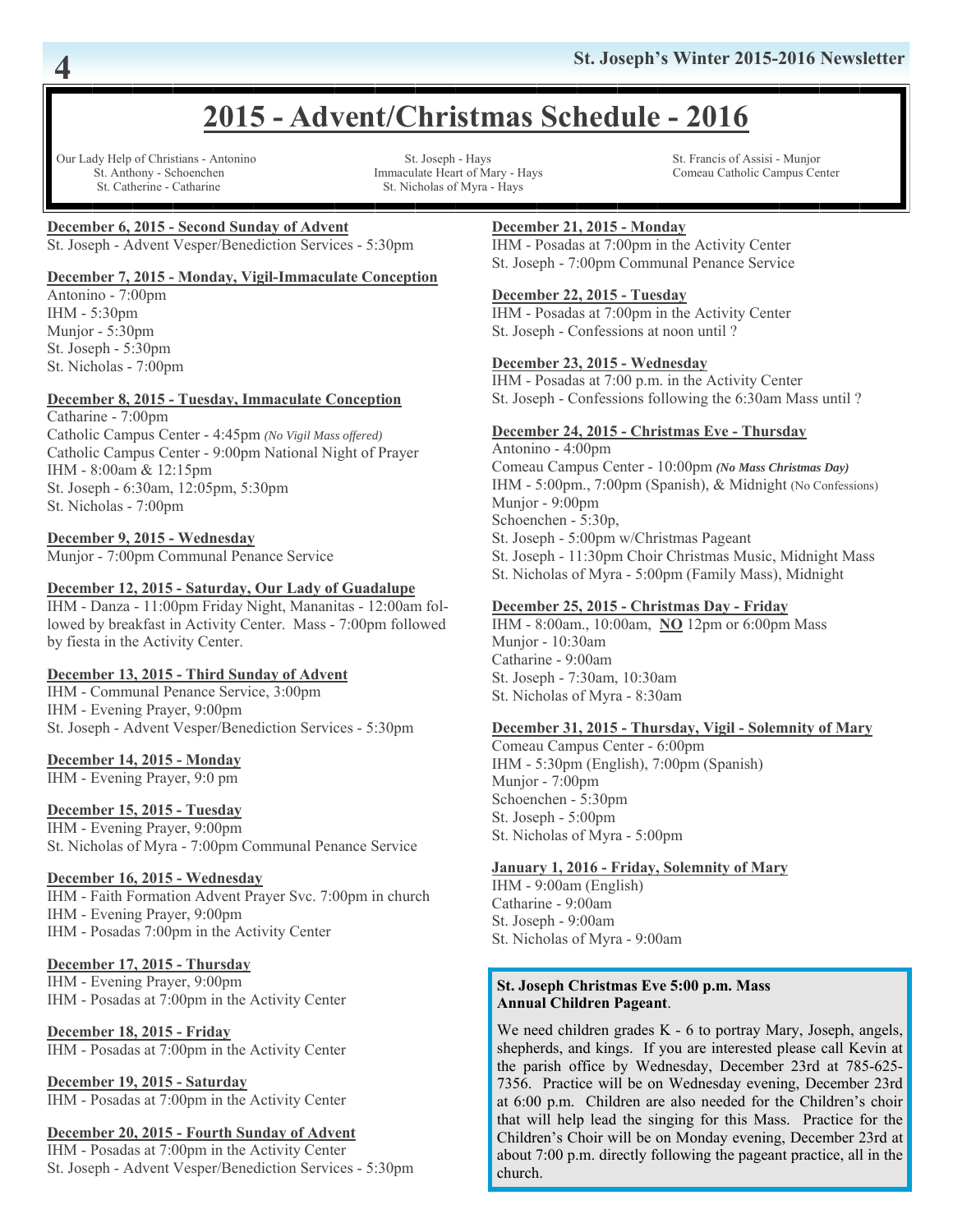#### **NCYC 2015 - Indianapolis, IN**  Jerry & Renee Michaud

 What is NCYC? An Opportunity… a Pilgrimage… a Life-Changer? It is all this and so much more! With an open heart, NCYC was a growing experience for each

person who attended, each coming from where we were at on our faith journey. As the Speakers and Musicians shared their stories & talents, the Lord was undeniably present. As a body of believers, we experienced the beauty

and universality of the Church, full of energy, excitement, and deep meaning as we encountered Christ together. The theme, HERE I AM, LORD, has been modeled for us by many holy men & women in history, including our Blessed Mother Mary, who embraced this call as a holy example of bravery and faith. We dedicated our pilgrimage to the intercession and protection of our Lady with the Miraculous Medal. As the speakers developed the theme throughout NCYC, it be-

came our prayer that the seeds planted there, joined with our own willingness to respond to this call, would bear much fruit in the lives of those who attended. Thank you to St. Joseph Parish for supporting Youth Ministry and experiences like these for our youth. Read the comments of our young parishioners and sponsors and be

filled with great hope for the future of our Church! It has been a privilege to coordinate this experience for our parish, and they have represented you well across the miles! **Jerry and Renee Michaud** 

 I don't really know where to begin. It's hard to put on paper how something has changed your life once it has happened. How do you begin to do it justice? I wasn't sure what to expect as a parent going to NCYC. Would this just be another conference? Another "field trip"? another tiring weekend away? It was like nothing I've ever experienced before. It was full of energy, humor, love, and most importantly: God, his son Jesus, the Holy Spirit, and our faith. I have never experienced

something that has made me so excited about being Catholic. Often times, it becomes a bit predictable, routine and honestly, "boring" to repeat the same rituals

> over and over. NCYC breathes new life into all of that. It makes you rediscover your faith, view it from the eyes of our youth, and it makes it a new fire that burns within you. In a few words: it is lifechanging. There is an intangible energy in the opening session, and it

flows all through the conference. Highlights for me were: the music (incredible) the humor (EmCees were funny and kept everyone's attention) the Eucharistic adoration (was breathtaking, and the priest from Haiti was amazing—25,000 people quiet enough to hear a pin drop-wow!) and the workshops (Leah Darrow was a game changer for the kids, and Jason Evert MUST come to speak to the Heartland Parish Youth about chastity.) On a personal note, the many opportunities to

go to confession were so appreciated. I think every youth in our group was able to be forgiven through this sacrament. It is so important to have this available when

there is so much talk about beginning anew with God, how much he loves and forgives us, and how we are not our sins. I am so glad this was available, because the kids see each other taking advantage of this opportunity, so they want to do it as well. It was inspiring to see our kids excited about their faith and to be so proud of it. They learned a ton, as did I, and it will hopefully keep them armed with their faith in this messy world we live in. I could go on and on, but I'll just end with Thank You. Thank you for letting me be a part of this. I am forever changed, forever inspired, and forever blessed because of this. I hope to pass it on and spread this amazing fire for our faith. Every Catholic teen should experience this, and every



Catholic adult should get a chance to be a part of this if possible—all parents should get a chance to watch their children soak up their faith in a way they have never seen before. God Bless all those who make NCYC possible, and again, thank you for allowing me to come. **Jessica Speno, St. Joseph Parish.** 

 I didn't really know what to expect, but I really liked it, it was a good experience. The Breakout Sessions were really cool, but I liked all of the music and the Mass when we were in the stadium, too. I thought it was good how we could donate things at Camp Tekawitha. I look forward to going again in two years. **Connor Staab, Freshman**

 I thought I was just going to another camp, except with a religious setting. I didn't think I would have the experience I did. I know one thing for sure, though, now that I have gone to NCYC I know more about my faith than I ever have. NCYC is like a big family from all over the country coming together to praise and worship God. At NCYC I have had an unforgettable experience. I truly believe that I have changed as a person and as a follower of God. There is no doubt in my mind that I will definitely come again in two years to have an awesome lifechanging experience like I had this time. **Jacob Schmeidler, Freshman**

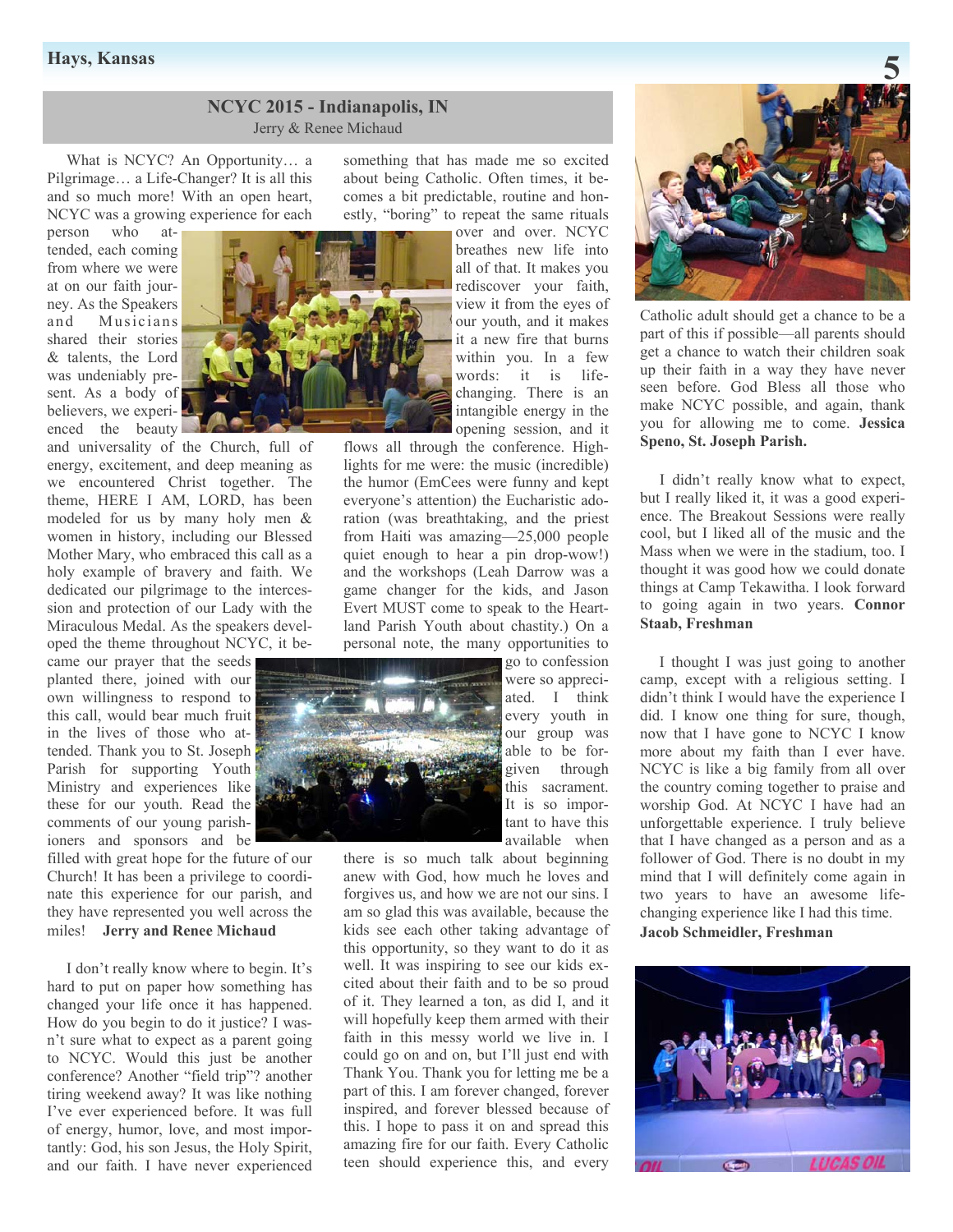### **STEWARDSHIP RENEWAL FORMS COMING YOUR WAY**

Terry Leiker, St. Joseph Stewardship Commission Chairperson

 As we thank the Good Lord for all he has given us, let us look forward to the New Year with grateful hearts. The Stewardship Renewal Forms, the treasure forms and your individual donation statements will be mailed out to each St. Joseph Parish family the last week of January 2016. By prayerfully reviewing our previous renewal form and past commitments, we then recommit to the prior ministries or choose other ministries for the upcoming year. Pray to the Holy Spirit for guidance to help each of us take another step in life's journey toward the Stewardship Way of Life.

 The Ark of the Covenant will again be located on the altar under the statue of St. Joseph. As a sign of our covenant with our Lord we place our completed Stewardship Renewal Forms in the Ark. Our treasure forms may be returned to the Parish Office in the envelope provided, placed in the Ark, or placed in the collection basket. All forms should be returned by the end of February 2016.

 **A New Year, New Beginning for the Christian Steward -** From the International Catholic Stewardship Council

 The practice of making New Year's resolutions goes back over 3,000 years. The start of a New Year gives us the feeling of a fresh start, a new beginning, and new opportunities. It is a time when people feel that they can begin anew with their lives.

 Although there is nothing in the Bible or notable Christian tradition about New Year's resolutions, many good stewards take advantage of this time of year to become closer to the Lord. They may recommit themselves to pray more, to read the Bible, or to attend Mass more regularly. If you are looking for some help in your New Year's resolutions, here are a few ideas to get you started:

- **Practice gratitude -** Cultivating a grateful heart is the hallmark of a Christian steward. Every day, express thankfulness to the Lord and to others. Seeing the good in your life will allow you to keep your heart compassionate and loving.
- **Encounter the Lord each day**

Find time to be with the Lord each day, whether it be for an hour or ten minutes. Have a conversation with the Lord. Give your joys and worries to Him as well. Allow God's love to transform them. Our encounters will keep our eyes and ears open to the presence of Christ in our midst.

- **Be present to others** There is much celebration and mourning, joy and sorrow in peoples' lives. What a blessing it is to be able to share those times and not let others experience them alone. The gift of your presence to others is much more valuable than you realize.
- **Resist overwork** There is a pressure to produce, meet goals, be successful. But activities that lead us to overwork, constant fatigue and worry do not give glory to God. What God calls us to do we can do well. Be mindful that life requires balance, down time and letting go of unrealistic goals.
- **Nurture friendship** Our friends are those we choose to be with, those with whom we spend our evenings, with whom we vacation, to whom we go to for advice. Friends are gifts from God who give us a greater appreciation of God's love for us. Friends need our time and love.

#### **OLD CONVENT/ TMP DORM IS NO MORE**  Ruth Firestone

 Workers from Flatlander Dirt Works were tearing down the building at  $13<sup>th</sup>$  and Fort as I arrived to interview St. Joseph Parish Business Manager Tony Dreiling and Pastor Fr. Fred Gatschet regarding its demolition. Tony explained, "The parish built the structure in 1958 to house the Sisters of St. Agnes, who were employed here in teaching, nursing and pastoral care."

 Sr. Mary Ann Schippers, who lived there for more than a dozen years, briefly described the interior, "The first floor of the convent contained reception, dining and common rooms, as well as a laundry room. There was a chapel at the south end. Upstairs were private bedrooms for 20 sisters plus a common bath."

 As their numbers declined, the sisters deemed it more practical to live in smaller quarters, so they leased private homes shared by three or four. After this, the convent became Marian Hall, a dormitory for students of TMP-Marian High School. until the Resident Student program was discontinued in May, 2015.

 Pastor Fr. Fred Gatschet, began by remarking, "There never was anything distinctive about the building - it could not be used for anything but a convent or dormitory." Later, in an e-mail, he added, "The building was facing major problems with wiring, heating, and plumbing. All of these issues would have had to be resolved and Lord knows at what cost."

 So, as Fr. Fred's e-mail concluded, "The parish was left with an abandoned building in need of extensive maintenance, repair, and renovation. Given this situation, after consulting with the Parish and Finance Councils, who also saw no future for the building, and at the direction of the bishop, I made the decision as Pastor that the old convent would come down."

 Despite the recognition that the building needed to go, both Lil Basgall and Sr. Mary Ann recall it with affection. Sr. Mary Ann said, "I enjoyed living in a convent that had all we sisters needed—it was spacious and accommodating to our needs. It was also close enough to the church, school, and to many of the homebound that I could come home for lunch." She continued, "I loved the chapel especially and cleaned it while I lived there."

 Lil, founder of the Perpetual Eucharistic Adorers, also loved the building. "When we began on February 28, 1993, we met in a little room on the west side of the convent. After the sisters left, we moved to the chapel, where we remained until June, 2010, when we relocated to Immaculate Heart of Mary." Lil thinks the Lord and the chapel helped the Adorers get off to a good start—she added, "We are still thriving today..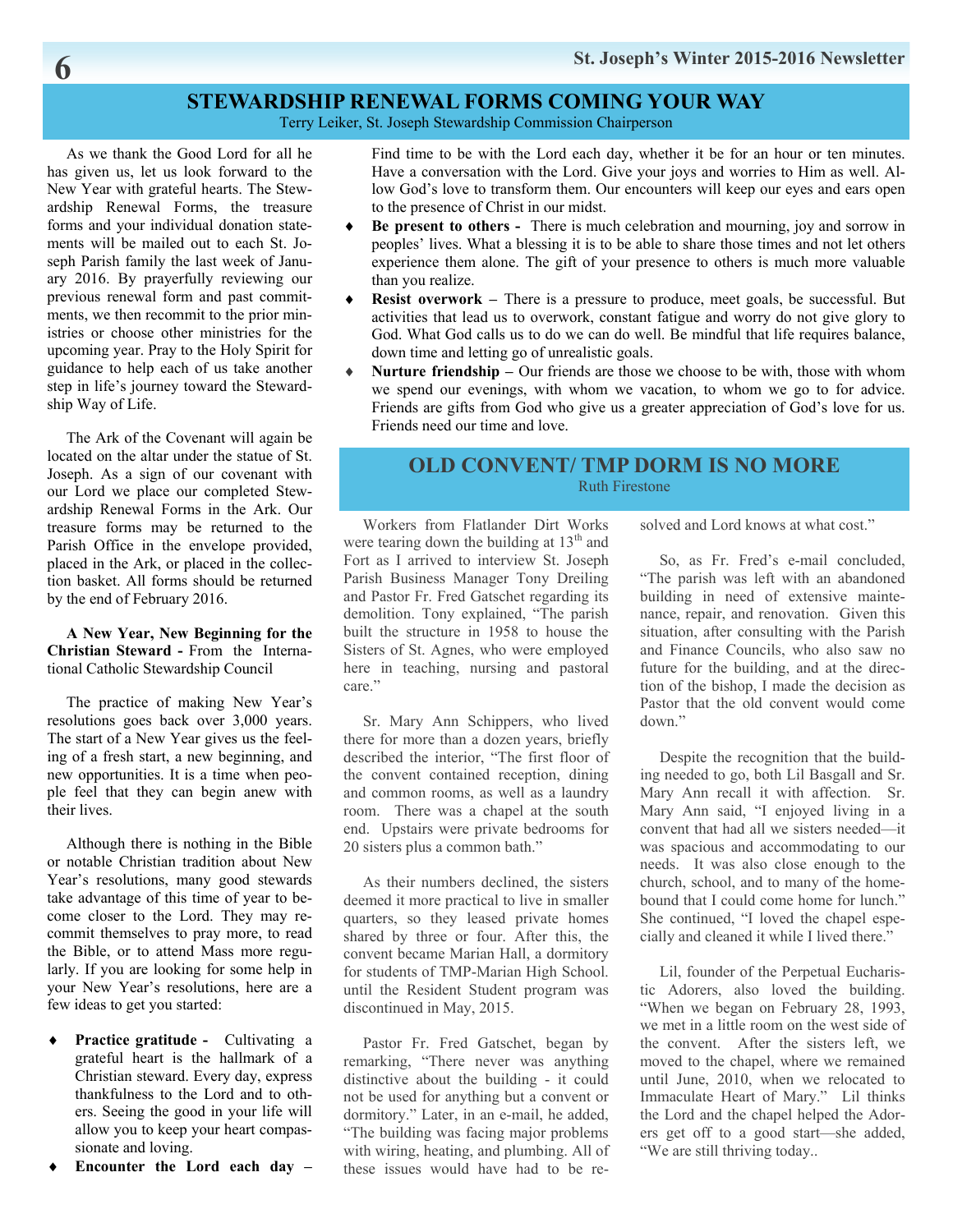### **SCHEDULES G**ift **B**earers - **H**omebound - **U**shers

#### **December 5 & 6 - Second Sunday of Advent**

- 5:00 GB: Usher Choice US: Rob Wasinger, Ralph Wellbrock, Eric Haas, Joe Billinger
- 7:30 GB: Usher Choice HB: Karen Marsell/Irvin Leiker US: Michael Brull, Sam Banda, Steve Dreiling, Vern Gross

10:30 - GB: Usher Choice HB: Vickie Hawthorne/Twila Logsdon US: Leon Wolf, Eric Augustine. Jeremy Coulter, Jim Dinkel

#### **December 7/8 - Immaculate Conception**

- 5:30 GB: Usher Choice US: Lester Witthuhn, James Fieler Ralph Wellbrock, Mel Pfannenstiel
- 6:30 GB: Usher Choice US: **Ushers Needed**
- 12:05 GB: Usher Choice US: Jerry Rome, Ed Heronema, Leon Wolf, Usher Needed

5:30 - GB: Usher Choice US: Michael Brull, Sam Banda, Wilbert Pfeifer, Vernon Gross

#### **December 12 & 13 Third Sunday of Advent**

5:00 - GB: Usher Choice US: James Fieler, Ed Heronema, Lester Witthuhn, Cletus Knipp

7:30 - GB: Usher Choice

 HB: Liz Schmeidler, Lila Staab US: Nick Flax, Mel Pfannenstiel, Jerry Rome, Joe Desch

10:30 - GB: Usher Choice

- HB: Mike Gnad/Troy Haas
	- US: Shaun Linenberger, Wilbert Pfeifer, Doug Ptacek, Leon Richmeier

#### **December 19 & 20 Fourth Sunday of Advent**

- 5:00 GB: Lori Krannawitter Family US: Rob Wasinger, Ralph Wellbrock, John Knoll, Joe Billinger
- 7:30 GB: Cody & Karen Marintzer Family HB: Lucy Baier, Lisa Vonfeldt US: Derek Gray, Jacob Sack, Jeff Sack, Steve Dreiling
- 10:30 GB: Shaun & Nicole Linenberger Fam. HB: Darrin Atherton, Troy Haas US: Jon Schmeidler, Eric Augustine, Jeremy Coulter, Jim Dinkel

#### **December 24 - Christmas Eve**

- 5:00 GB: Usher Choice
	- US: Robin Wasinger, Usher Needed, Usher Needed, Usher Needed

#### **Midnight** - GB: Shirley Bollig Family

 US: Jon Schmeidler, Wilbert Pfeifer, Doug Ptacek, Jim Dinkel

|           | December 25 - Christmas Dav                 |
|-----------|---------------------------------------------|
| $7:30-$   | GB: Usher Choice                            |
|           | US: Steve Dreiling, Jeff Sack,              |
|           | Usher Needed, Usher Needed                  |
| $10:30 -$ | GB: Usher Choice                            |
|           | US: Leon Wolf, Leon Richmeier,              |
|           | Usher Needed, Usher Needed                  |
|           | December 26 & 27 - Feast of the Holy Family |
| $5:00 -$  | GB: Andrew Allen                            |
|           | US: James Fieler, Ed Heronema,              |

- Lester Witthuhn, Cletus Knipp 7:30 - GB: Nick & Kelli Flax Family HB: Lila Staab, Alan Leiker
	- US: Michael Brull, Mel Pfannenstiel, Jerry Rome, Sam Banda
- 10:30 GB: Brenda Lager Family HB: Vickie Hawthorne/Andy Mattison US: Shaun Linenberger, Wilbert Pfeifer, Doug Ptacek, Leon Richmeier

### **December 31/January 1 - Mary, Mother of God**

- GB: Usher Choice US: Lester Witthuhn, Usher Needed, Usher Needed, Usher Needed
- 9:00 GB: Usher Choice US: Nick Flax, Mel Pfannenstiel, Vern Gross, Leon Wolf
- **January 2 & 3**
- 5:00 GB: Gene & Rita Gabel US: Rob Wasinger, Ralph Wellbrock. Eric Haas, Joe Billinger
- 7:30 GB: Perry & Tammy Weigel Family HB: Karen Marsell, Lisa Vonfeldt US: Michael Brull, Sam Banda, Steve Dreiling, Vern Gross
- 10:30 GB: Scott & Amy Casper Family HB: Vickie Hawthorne, Darrin Atherton US: Leon Wolf, Eric Augustine, Jeremy Coulter, Jim Dinkel

### **January 9 & 10 - Baptism of the Lord**<br>5:00 - GB: Usher Choice

- GB: Usher Choice US: James Fieler, Ed Heronema, Lester Witthuhn, Cletus Knipp
- 7:30 GB: Usher Choice HB: Lila Staab, Liz Schmeidler US: Nick Flax, Mel Pfannenstiel, Jerry Rome, Joe Desch
- 10:30 GB: Usher Choice HB: Norma Arnhold, Troy Haas US: Shaun Linenberger, Wilbert Pfeifer, Doug Ptacek, Leon Richmeier

### **January 16 & 17**<br>5:00 - **GB**: H

- GB: Henry & Roxie VonLintel US: Rob Wasinger, Ralph Wellbrock, John Knoll, Joe Billinger
- $7:30 -$ GB: Anthony & Breanna Taylor Family HB: Lucy Baier, Lisa Vonfeldt US: Derek Gray, Jacob Sack, Jeff Sack, Steve Dreiling
- 10:30 GB: Chad & Kimberly Stoecklein Family HB: Mike Gnad, Darrin Atherton US: Jon Schmeidler, Eric Haas, Jeremy Coulter, Jim Dinkel

#### **January 23 & 24**  5:00 - GB: Usher Choice US: James Fieler, Ed Heronema, Lester Witthuhn, Cletus Knipp

- 7:30 GB: Usher Choice HB: Lila Staab, Alan Leiker US: Michael Brull, Mal Pfannenstiel, Jerry Rome, Sam Banda
- 10:30 GB: Usher Choice HB: Vickie Hawthorne, Andy Mattison US: Shaun Linenberger, Wilbert Pfeifer, Doug Ptacek, Leon Richmeier

#### **January 30 & 31**

5:00 - GB: Knights of Columbus US: Irvin Leiker, Sam Banda, Ed Prewo, Robin Wasinger

7:30 - GB: Jeff & Angie Sack Family HB: Lila Staab, Alan Leiker US: Joe Desch, Vern Gross., Jeff Sack, Jacob Sack

10:30 - GB: Tim & Jessica Speno Family HB: Andy Mattison, Mike Gnad US: Jon Schmeidler, Eric Augustine, Jeremy Coulter, Jim Dinkel

#### **February 6 & 7**

- 5:00 GB: Usher Choice US: Rob Wasinger, Ralph Wellbrock Eric Haas, Joe Billinger
- 7:30 GB: Usher Choice HB: Karen Marsell, Irvin Leiker US: Michael Brull, Sam Banda, Steve Dreiling, Vern Gross
- 10:30 GB: Usher Choice HB: Vickie Hawthorne, Twila Logsdon US: Leon Wolf, Eric Augustine, Jeremy Coulter, Jim Dinkel

#### *Those who are scheduled to take up the gifts please arrive at least 10-15 before Mass to sign-in for the ushers.*

การการการการการการ หลังสองสัตว์สองสัตว์ สองสัตว์สองสัตว์สองสัตว์ **RECONCILIATION TIMES**  Extra times have been set up to re-

ceive the sacrament of Reconcilia- $\ddot{\mathcal{E}}$ tion during the month of December before Christmas. These times are:

- Mon. Thurs, at 5:15pm at the Campus Center before the 5:45pm Mass begins.
- Sat. afternoons at 3:30pm at St. Joseph Church.
- Mon., Dec. 21st at 7:00pm, parish Reconciliation Service.
- Tues., Dec. 22nd, noon, at St. Joseph Church.
- Wed., December 23rd following the 6:30am Mass.

\*\*\*\*\*\*\*\*\*\*\*\*\*\*\*\*\*\*\*\*\*\*\*\*